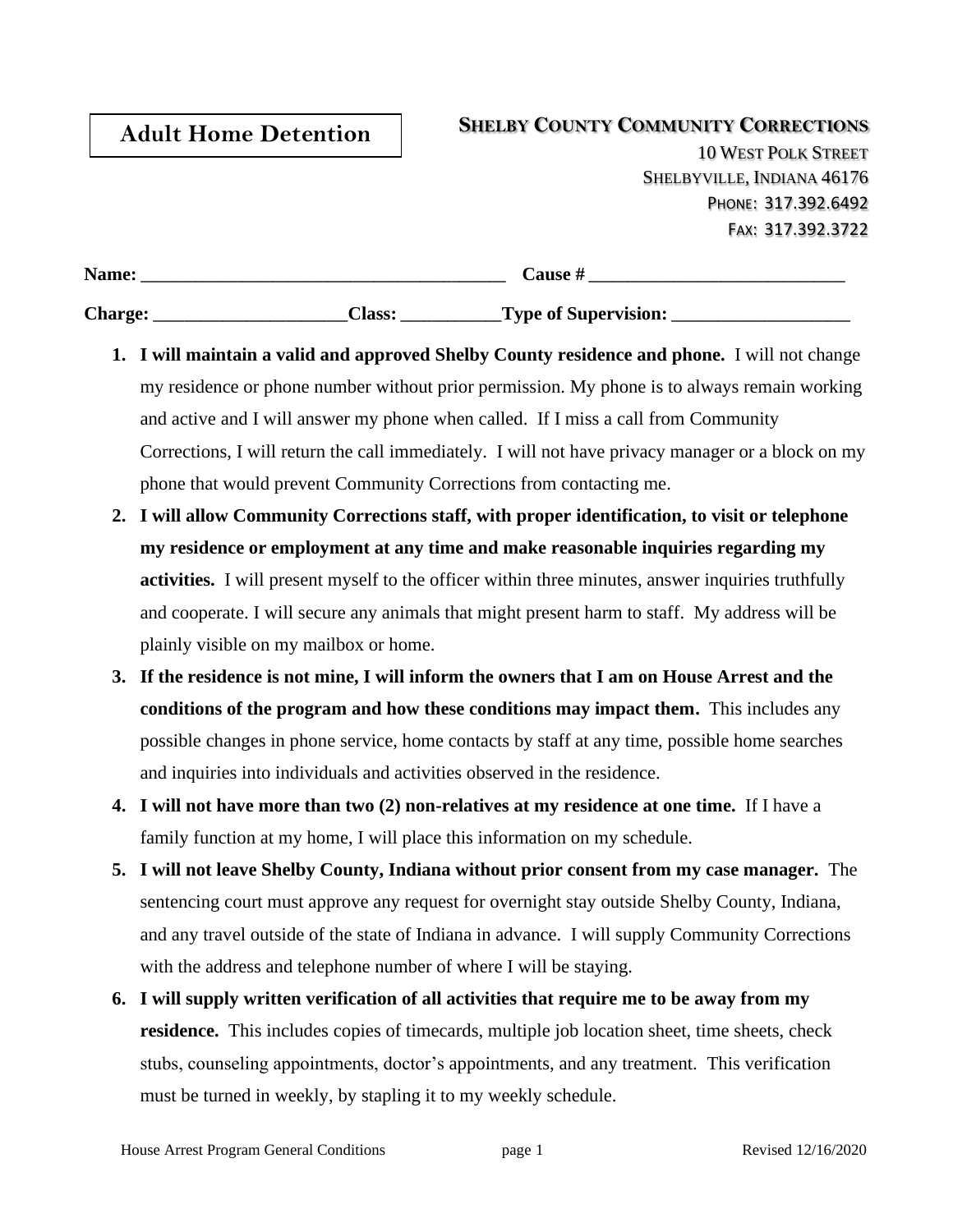- **7. I will turn in a weekly schedule to Community Corrections every Sunday by 8pm.** Once approved, I will abide by the schedule, which specifically sets forth the times I will be away from my residence and the specific places I will be during my time away. Failure to turn in my schedule on time or to have it filled out will result in my activities being restricted. It is my responsibility to know what I put on my schedule for the week. It is my responsibility to make blank copies of schedules for future use.
- **8. I will maintain good behavior while on House Arrest.** I will be respectful and cooperative when having contact with Community Corrections staff. I will advise any family or friends to be respectful toward staff in the performance of their duties.
- **9. I will maintain/obtain legal and verifiable employment or education on a full-time basis.** If not employed, I shall be required to perform weekly Community Service hours (amount may vary from 20-30 hours per week). I will be allowed to job search two days per week from the hours of 8am-12pm or 1pm-5pm Monday through Friday only. I will keep track of my job searches on the Community Corrections Job Search Verification sheet and turn in weekly with my schedule.
- **10. I will pay all program fees associated with House Arrest.** Daily program fees are \$15.00. I will remain in 100% weekly compliance throughout the duration of my sentence. I will pay an initial administration fee, baseline drug screen fee, and the first two weeks of daily fees totaling \$280.00 at Intake. Additional Drug Screens will be performed throughout the duration of the program. I am responsible for paying for all screens at the time of collection. Drug screens may range in cost from \$20 to \$67, sometimes higher, depending upon the circumstances. \*Noncompliance of program supervision fees and/or non-payment of drug screens at the time of collection, will result in a sanction.
- **11. I will not possess or use alcohol, any controlled substance and/or any mind-altering substance, e.g., spice, any form of K2, bath salts. I will not use cough or allergy medications, mouthwash or any other products that contain alcohol.** Only medications prescribed by my physician will be allowed. Consumption of any prescribed medication cannot exceed the dosage amount as prescribed by my physician. I will bring in all prescriptions and inform my case manager if there are any changes to my medications. I will be required to submit samples of bodily substance for the purpose of detecting alcohol/drugs and submit to breath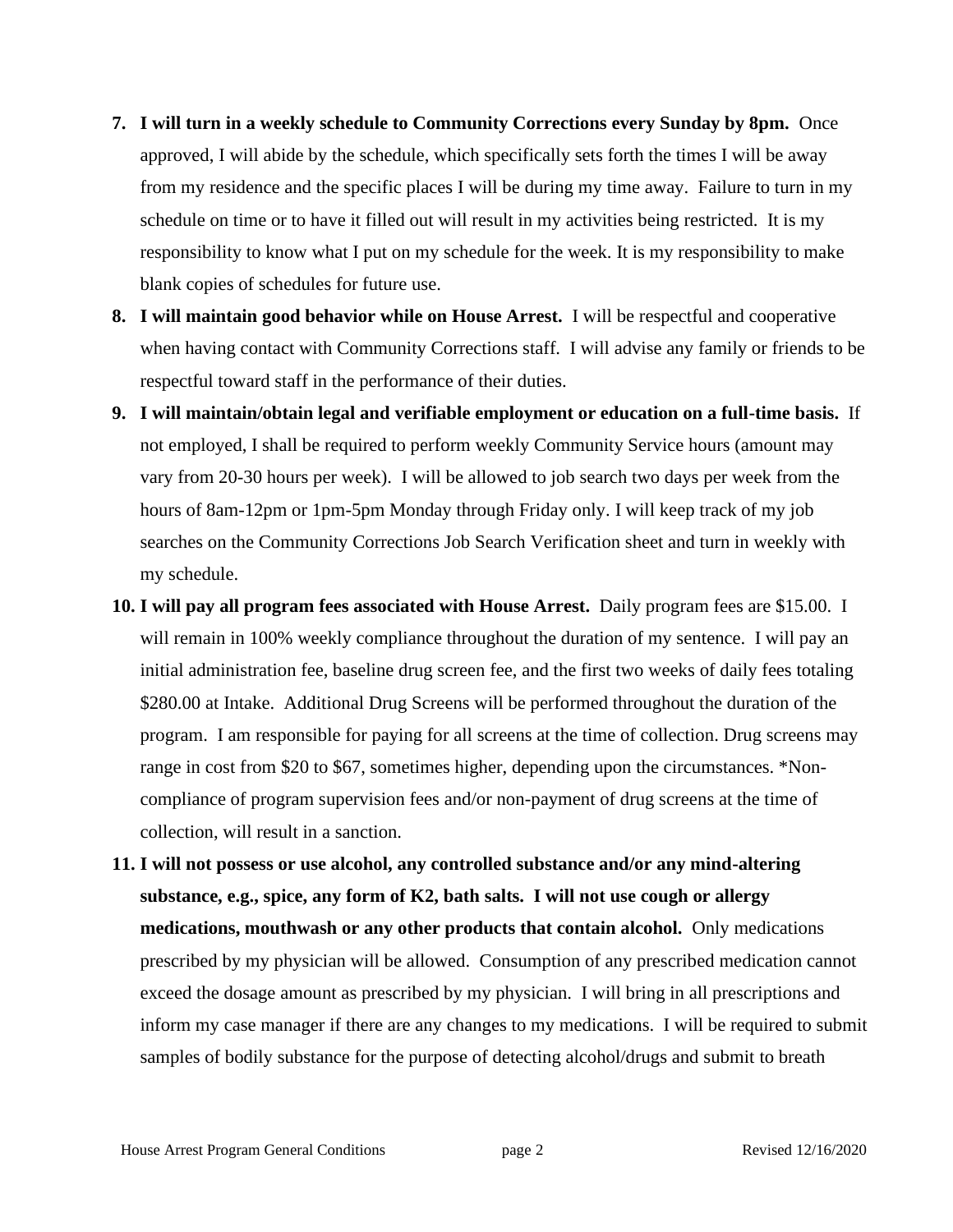analysis, at my own expense. I will advise staff of any known health risks. Dilute drug screens are considered positive by the lab and thus will be submitted to the court as positive results.

- **12. I will not possess any firearms, ammunition, explosives, fireworks, dangerous weapons**  (including pocketknives, pepper spray/mace, swords, tasers, BB guns, etc.), **or any drug paraphernalia on my person, property, or residence.**
- **13. I shall submit to warrantless and/or suspicion less searches** of my person, my residence, my motor vehicle, or my property by probation, law enforcement, or community corrections personnel at such times and places in the sole discretion of such personnel. In consideration of the opportunity to participate in a Community Corrections program rather than serve my sentence through the Department of Correction or other more restrictive environment, I hereby consent, acknowledge and agree that I hereby waive my rights concerning searches and seizures under the Fourth and Fourteenth Amendments of the United States Constitution and under Article 1 and 11 of the Indiana Constitution.
- **14. I will not commit, be arrested for, or charged with a criminal offense.** I will contact Community Corrections immediately after any contact with law enforcement. I will advise any law enforcement officers that I come in contact with that I am on House Arrest.
- **15. I will allow the electronic monitoring system to be placed in my home or on my person as directed.** The equipment must be maintained and activated while on House Arrest. I will pay for the cost of the repair/replacement of equipment if it is lost, stolen, or damaged in any way, beyond normal wear and tear. It is my responsibility to get permission from other members of my residence for the electronic monitoring system to be placed in the home.
- **16. I will obey all laws of the City, County, State, and Federal government** while on House Arrest.
- **17. I will abide by all conditions of Probation/Bond and any order of the Court.**
- **18. I will be placed on House Arrest as determined by Community Corrections based on the risk assessment completed at intake.** I will have specific rules to follow according to my level of supervision.
- **19. I will attend all programming, internal or external, as deemed necessary by Community Corrections.** I will report for all appointments as directed by Community Corrections.
- **20. I am aware that violation of any term or condition of this program could result in suspension, disciplinary action, to include, but not limited to:**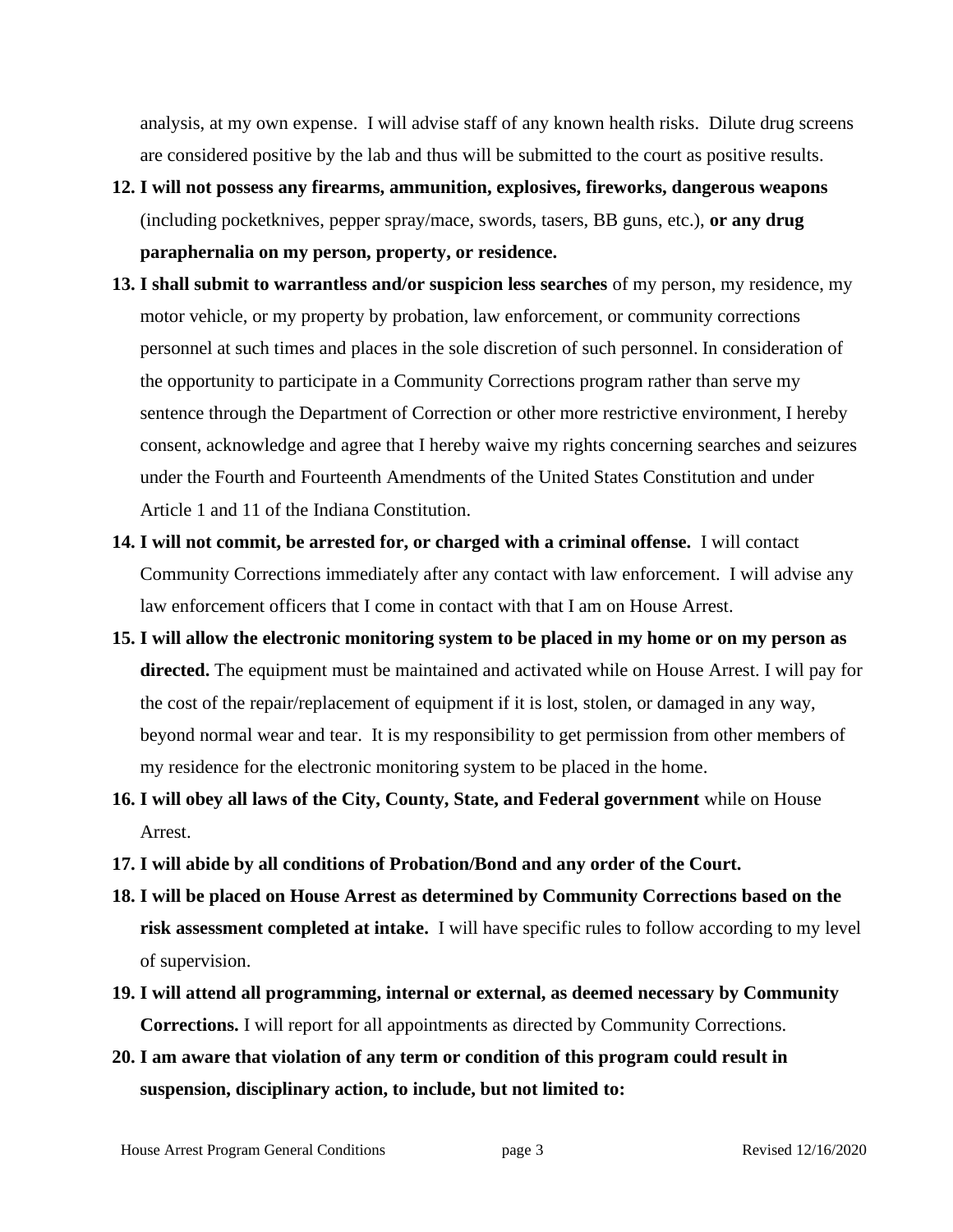A written violation, increased supervision, restricted activities, credit time deprivation and/or prosecution for the crime of escape under IC 35-44.1-3-4. A petition to revoke probation and/or a change of placement can be filed by my probation officer and/or Community Corrections. If probable cause is found, a warrant may be issued for my arrest. The Court may order immediate execution of my sentence including any portion of my suspended sentence. Furthermore, a person who knowingly or intentionally violates a house arrest order or intentionally removes an electronic monitoring device commits Escape, a Level 6 Felony.

## **TO BE COMPLETED AT INTAKE:**

**My projected maximum release dates on HA are: \_\_\_\_\_\_\_\_\_\_to\_\_\_\_\_\_\_\_\_\_=\_\_\_\_\_\_\_\_\_\_. My estimated House Arrest fees are: \_\_\_\_\_\_\_\_\_\_\_\_\_\_\_.** 

## **Terms of GPS assignment:**

- **1.** I understand that I am responsible for the cost of the equipment, should it be lost, stolen or damaged while in my possession. There could potentially be a replacement cost of \$1050.00 for the GPS unit and \$20.00 per charger.
- **2.** I understand that I must charge the GPS for 2 hours per day.
- **3.** I understand that I am **NOT** to charge my GPS while I am sleeping.
- **4.** I understand that I must wear the GPS unit on my person at all times.
- **5.** I understand that I must answer all calls to my GPS.
- **6.** I understand that I cannot submerge my GPS.
- **7.** I understand that any of the aforementioned will result in but not limited to, a violation to probation and/or the court of jurisdiction.

**I have read, understand, and accept the above terms and acknowledge that I have received a copy of these terms. I agree and consent to release of information from my employer, treatment provider, educator, telephone company, or other agency/person that might pertain to my participation and supervision on this program or in efforts to locate me if I should abscond. I hereby knowingly, intentionally, and specifically waive my rights against self-incrimination and search and seizure as provided for in the Constitution of the United States and State of Indiana as**